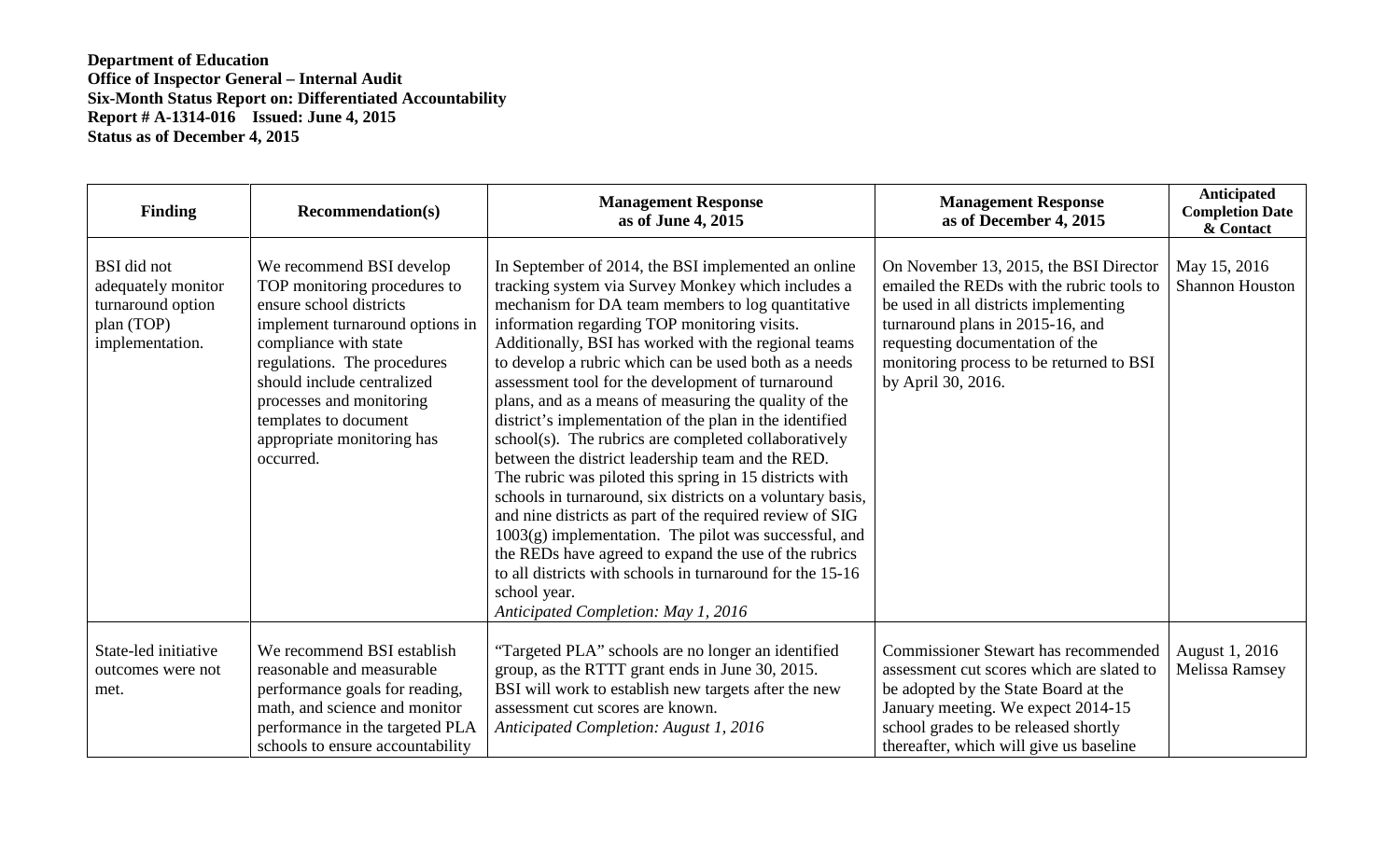| <b>Finding</b>                                                                                                                | <b>Recommendation(s)</b>                                                                                                                                                                                                                                                                                                            | <b>Management Response</b><br>as of June 4, 2015                                                                                                                                                                                                                                                                                                                                                                                                                                                                                                                                                             | <b>Management Response</b><br>as of December 4, 2015                                                                                                                                                                                                                                                                                                                                                                                                                                                                                                                                                                                                                                                                                                                                                                                                                                          | Anticipated<br><b>Completion Date</b><br>& Contact     |
|-------------------------------------------------------------------------------------------------------------------------------|-------------------------------------------------------------------------------------------------------------------------------------------------------------------------------------------------------------------------------------------------------------------------------------------------------------------------------------|--------------------------------------------------------------------------------------------------------------------------------------------------------------------------------------------------------------------------------------------------------------------------------------------------------------------------------------------------------------------------------------------------------------------------------------------------------------------------------------------------------------------------------------------------------------------------------------------------------------|-----------------------------------------------------------------------------------------------------------------------------------------------------------------------------------------------------------------------------------------------------------------------------------------------------------------------------------------------------------------------------------------------------------------------------------------------------------------------------------------------------------------------------------------------------------------------------------------------------------------------------------------------------------------------------------------------------------------------------------------------------------------------------------------------------------------------------------------------------------------------------------------------|--------------------------------------------------------|
|                                                                                                                               | and continued school<br>improvement.                                                                                                                                                                                                                                                                                                |                                                                                                                                                                                                                                                                                                                                                                                                                                                                                                                                                                                                              | information to inform conversations with<br>leadership regarding new performance<br>goals.                                                                                                                                                                                                                                                                                                                                                                                                                                                                                                                                                                                                                                                                                                                                                                                                    |                                                        |
| BSI did not make all<br>required visits to<br>monitor the fidelity<br>of School<br><b>Improvement Plan</b><br>implementation. | We recommend BSI continue to<br>improve monitoring efforts to<br>ensure implementation fidelity<br>and compliance with the Florida<br>Administrative Code. This<br>should include enhancing<br>procedures to develop<br>centralized processes and<br>monitoring templates to<br>demonstrate appropriate<br>monitoring has occurred. | In September 2014, BSI implemented an online<br>tracking system via Survey Monkey to capture<br>quantitative information regarding SIP monitoring<br>visits. Additionally, DA schools are required to submit<br>a mid-year reflection on progress toward goals and plan<br>implementation for RED review, which is documented<br>in CIMS.<br>The BSI has additional plans to enhance the means of<br>documentation in CIMS, including more options for<br>recording qualitative feedback, and tracking and<br>uploading deliverables, pending funding availability.<br>Anticipated Completion: April 1, 2016 | On October 21, BSI presented to the<br>REDs a year-end summary of 2014-15<br>school and district support, which was<br>based on the field team logs submitted<br>via Survey Monkey. The analysis was<br>used as a conversation starter about the<br>types of information being collected, and<br>how collection methods can be refined to<br>obtain more consistent data in 2015-16.<br>The mid-year reflection process will<br>begin in January and end by April 1,<br>2016. We are working to make minor<br>tweaks to the tracking system for the<br>mid-year process so that we can record<br>qualitative feedback in addition to<br>quantitative records of the reviews.<br>However, we are uncertain whether<br>current resources will support the<br>changes (i.e., whether they are complex<br>and considered new development or can<br>be paid for out of our maintenance<br>budget). | April 1, 2016<br>Janet Capps<br><b>Shannon Houston</b> |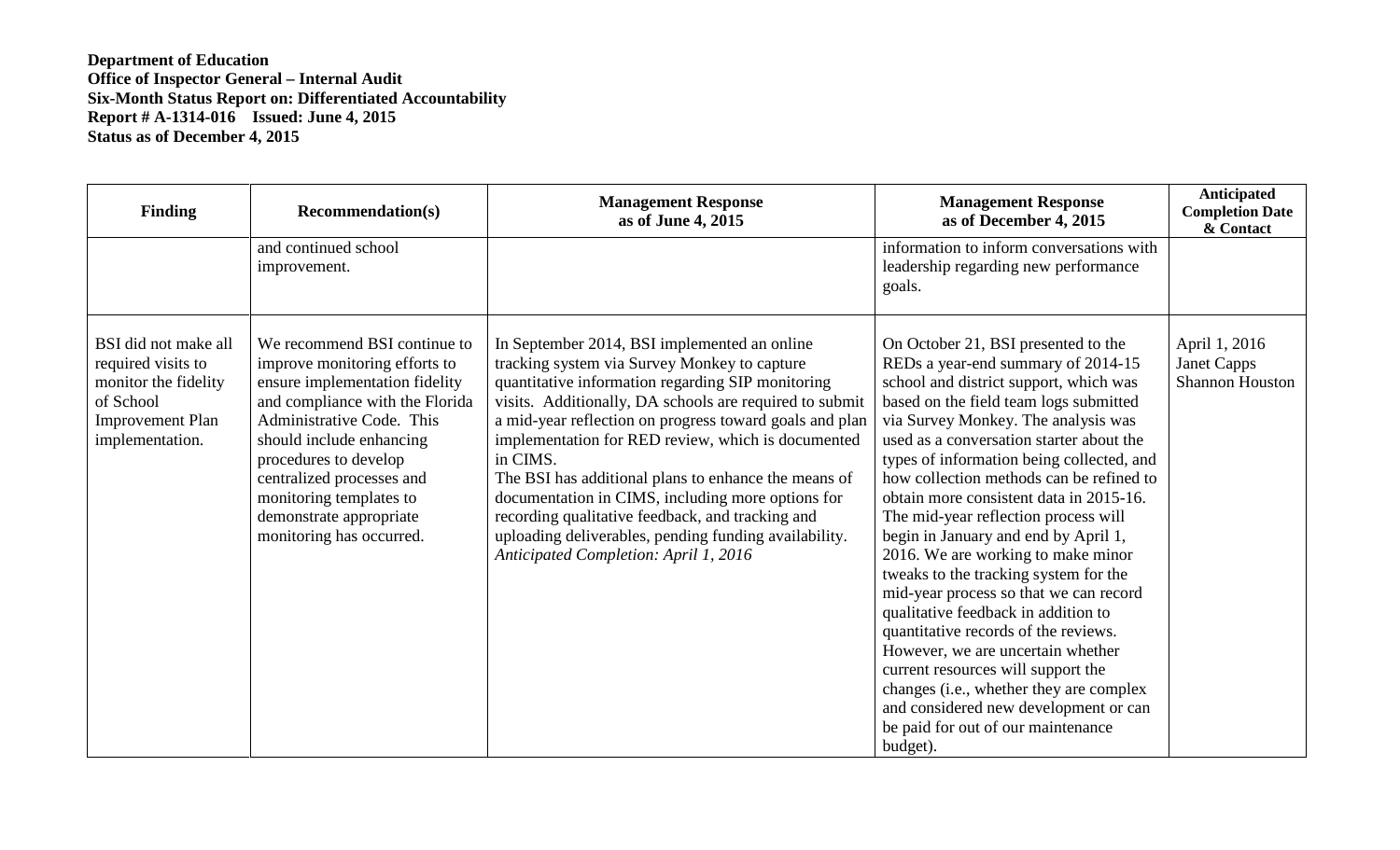| <b>Finding</b>                                                         | <b>Recommendation(s)</b>                                                                                                                                                                                                                                                                                                               | <b>Management Response</b><br>as of June 4, 2015                                                                                                                                                                                                                                                                                                                                                                                                                                                                                                                                                                                                                                                                                                                                                                                                                                                                                                                                                                                                                                                                                                                                                                                                                  | <b>Management Response</b><br>as of December 4, 2015                                                                                                                                                                                                                                                                                                                                        | <b>Anticipated</b><br><b>Completion Date</b><br>& Contact |
|------------------------------------------------------------------------|----------------------------------------------------------------------------------------------------------------------------------------------------------------------------------------------------------------------------------------------------------------------------------------------------------------------------------------|-------------------------------------------------------------------------------------------------------------------------------------------------------------------------------------------------------------------------------------------------------------------------------------------------------------------------------------------------------------------------------------------------------------------------------------------------------------------------------------------------------------------------------------------------------------------------------------------------------------------------------------------------------------------------------------------------------------------------------------------------------------------------------------------------------------------------------------------------------------------------------------------------------------------------------------------------------------------------------------------------------------------------------------------------------------------------------------------------------------------------------------------------------------------------------------------------------------------------------------------------------------------|---------------------------------------------------------------------------------------------------------------------------------------------------------------------------------------------------------------------------------------------------------------------------------------------------------------------------------------------------------------------------------------------|-----------------------------------------------------------|
| BSI did not<br>adequately track and<br>monitor staff vacancy<br>dates. | We recommend BSI capture<br>vacancy dates and retain<br>historical staff vacancy data to<br>ensure the performance of the<br>fiscal agents is in alignment with<br>the scope of work dictated by the<br>grants. We additionally<br>recommend BSI strengthen the<br>grant agreements to specify a<br>timeframe to fill staff vacancies. | A new vacancy tracking system was implemented in<br>April 2015, which ensures we retain all historical staff<br>vacancy data. The 2015-16 DAP grant includes<br>approximately 21.5 FTE slots, which is substantially<br>smaller than the RTTT grant. This will mitigate the<br>risk of having multiple vacancies simultaneously. The<br>vacancy lengths are a by-product of multiple decision<br>points made on a case-by-case basis, and cannot be<br>determined ahead of time in the grant agreement.<br>1) When a vacancy occurs, the RED determines<br>whether it is appropriate timing to post the<br>vacancy (e.g., time of year candidates are likely<br>to apply, whether the team has the bandwidth to<br>engage in the hiring process, etc.).<br>2) Once a decision is made to post the position, the<br>RED has to review the candidate pool to<br>determine whether it is strong enough to<br>complete an interview process and make a<br>recommendation for hire. The RED has the<br>discretion to determine the needs of the team as<br>a whole and whether it is preferable to maintain<br>a vacancy while recruiting more suitable<br>candidates than those in the currently in the<br>applicant pool.<br>Anticipated Completion: August 31, 2015 | On August 1, 2015, BSI implemented its<br>new tracking system to monitor staff<br>vacancies on a monthly basis and record<br>the length of time each vacancy occurs.<br>We have had two vacancies occur on the<br>2015-16 DAP grant. An administrative<br>specialist was vacant 47 days, and a<br>school improvement specialist was<br>vacant 122 days. Both positions have<br>been filled. | Ongoing<br>Sarah Notley                                   |